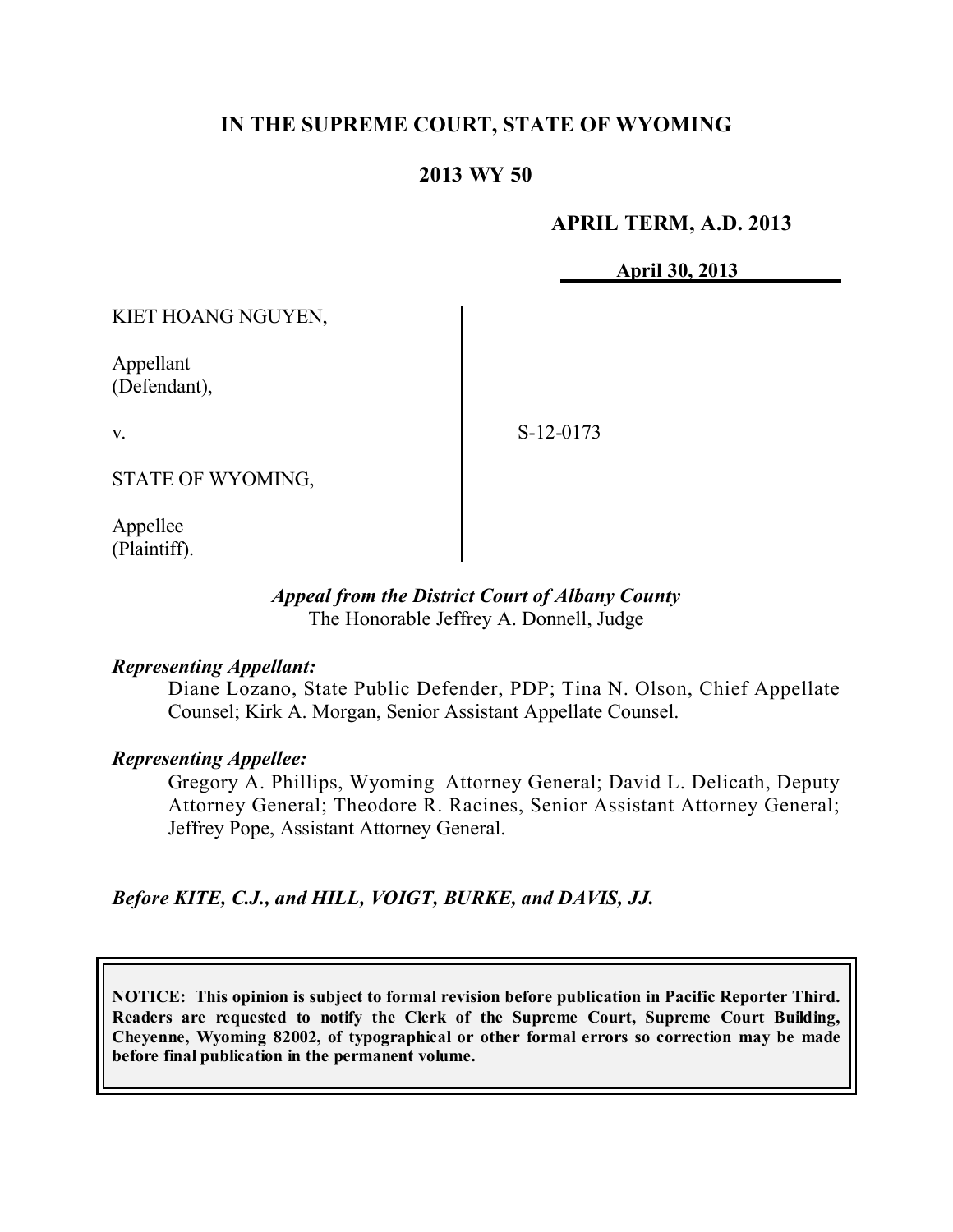# **KITE, Chief Justice.**

[¶1] Kiet Hoang Nguyen challenges the judgment and sentence entered after he pleaded guilty to one count of larceny. He claims that the factual basis provided by the State for his guilty plea did not meet the elements of larceny, specifically the "taking" requirement. Apparently recognizing the factual basis did not establish the crime of larceny, the State argues that his conviction should, nevertheless, be affirmed because Mr. Nguyen understood his conduct was criminal and he waived any challenge to the sufficiency of the evidence when he pleaded guilty.

[¶2] We conclude the district court committed plain error by entering judgment on Mr. Nguyen's guilty plea when it was not supported by a sufficient factual basis. Consequently, we reverse.

### **ISSUE**

[¶3] Mr. Nguyen presents the following issue on appeal:

Did the trial court err when it accepted Mr. Nguyen's guilty plea without obtaining a sufficient factual basis to support the offense of larceny?

The State phrases the issue differently:

Requiring a district court to accept a factual basis for a guilty plea ensures a defendant understands his conduct was criminal and is not misled into waiving substantial rights. The factual basis for Kiet Nguyen's guilty plea showed he deposited potentially forged checks from accounts with insufficient funds and then withdrew some of the money before the bank knew. Was there a sufficient factual basis for Nguyen to understand his conduct was criminal?

## **FACTS**

[¶4] Mr. Nguyen was charged with one count of larceny in violation of Wyo. Stat. Ann. § 6-3-402(a) (LexisNexis 2011). He and the State negotiated a plea agreement in which the State agreed to dismiss three forgery charges in a different case and recommend probation at the sentencing hearing in exchange for Nguyen's guilty plea to the larceny charge.

[¶5] At his arraignment, the district court advised Mr. Nguyen of his rights and the rights he would be waiving should he plead guilty. It also went over the charge and the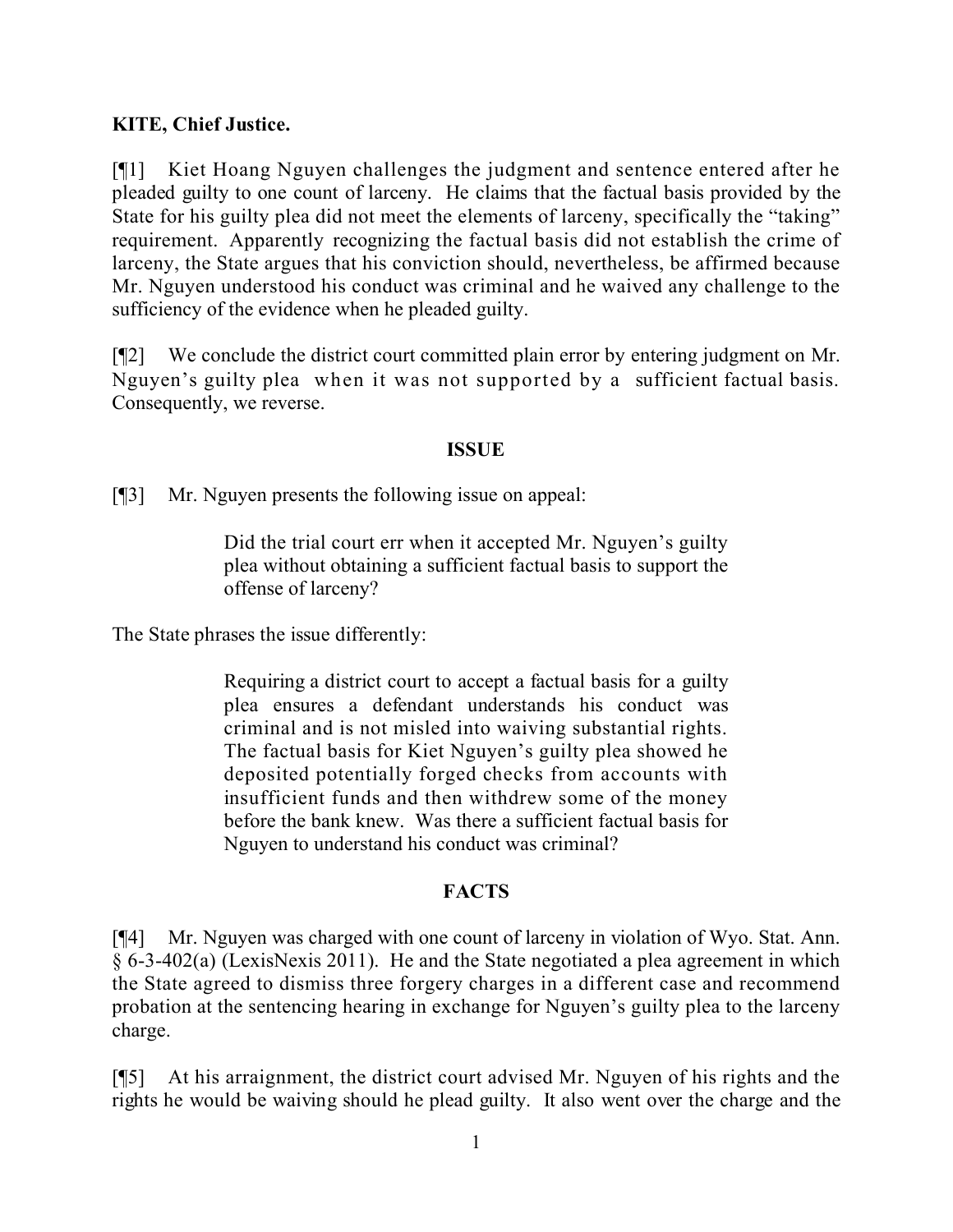potential penalties with him and informed him that it did not have to accept the recommended sentence and could sentence him in accordance with the maximum penalties under the statute. Mr. Nguyen expressed his approval of the plea agreement, stated he understood his rights and the rights he would be waiving, and pleaded guilty to the larceny charge. The State provided a factual basis for the guilty plea, Mr. Nguyen and defense counsel agreed the factual basis correctly stated their understanding of the State's evidence, and the district court accepted the factual basis for Mr. Nguyen's guilty plea.

[¶6] The district court ordered a presentence investigation report (PSI) and substance abuse evaluation. At the sentencing hearing, the district court determined probation was not appropriate in light of the PSI which showed Mr. Nguyen had an extensive history of criminal convictions for various types of thefts and planned to leave Wyoming if granted probation. The court sentenced him to serve a term of incarceration of four to nine years and to pay a \$5,000 fine, together with restitution and other assessments. Mr. Nguyen then appealed to this Court.

# **DISCUSSION**

[¶7] Mr. Nguyen claims the district court did not have a sufficient factual basis to justify accepting his guilty plea under W.R.Cr.P. 11. As a preliminary matter, we must determine the appropriate standard of review. Mr. Nguyen insists the standard of review is *de novo*, while the State argues the standard of review is plain error. This Court has said that the standard of review for determining whether a defendant's guilty plea was truly voluntary is *de novo. See, e.g.*, *Maes v. State,* 2005 WY 70, ¶ 9, 114 P.3d 708, 710- 11 (Wyo. 2005); *Van Haele v. State,* 2004 WY 59, ¶ 12, 90 P.3d 708, 711 (Wyo. 2004). This is consistent with United States Supreme Court precedent. *See Marshall v. Lonberger,* 459 U.S. 422, 431, 103 S. Ct. 843, 849, 74 L. Ed. 2d 646 (1983) (stating "the governing standard as to whether a plea of guilty is voluntary for purposes of the federal Constitution is a question of federal law," making the standard of review *de novo*).

[¶8] However, the United States Supreme Court has also stated that Rule 11 violations are governed by the harmless error standard when an objection was made in the trial court or the plain error standard when no objection was made. *United States v. Vonn,* 535 U.S. 55, 73-74, 122 S. Ct. 1043, 1054, 152 L. Ed. 2d 90 (2002). The *Vonn* ruling was based upon the fact that Federal Rule of Criminal Procedure 11(h) states "[a] variance from the requirements of this rule is harmless error if it does not affect substantial rights." W.R.Cr.P. 11(h) incorporates the same harmless error concept. The United States Supreme Court explained that, although Rule 11 does not specifically address the plain error rule, Rule 52 does and it is of equal dignity to Rule 11. *Vonn,* 535 U.S. at 65, 122 S. Ct. at 1049-50*. See also*, *United States v. Edgar,* 348 F.3d 867, 870-71 (10 th Cir. 2003) (recognizing standard of review for Rule 11 violations is the harmless error standard with an objection or the plain error standard without an objection).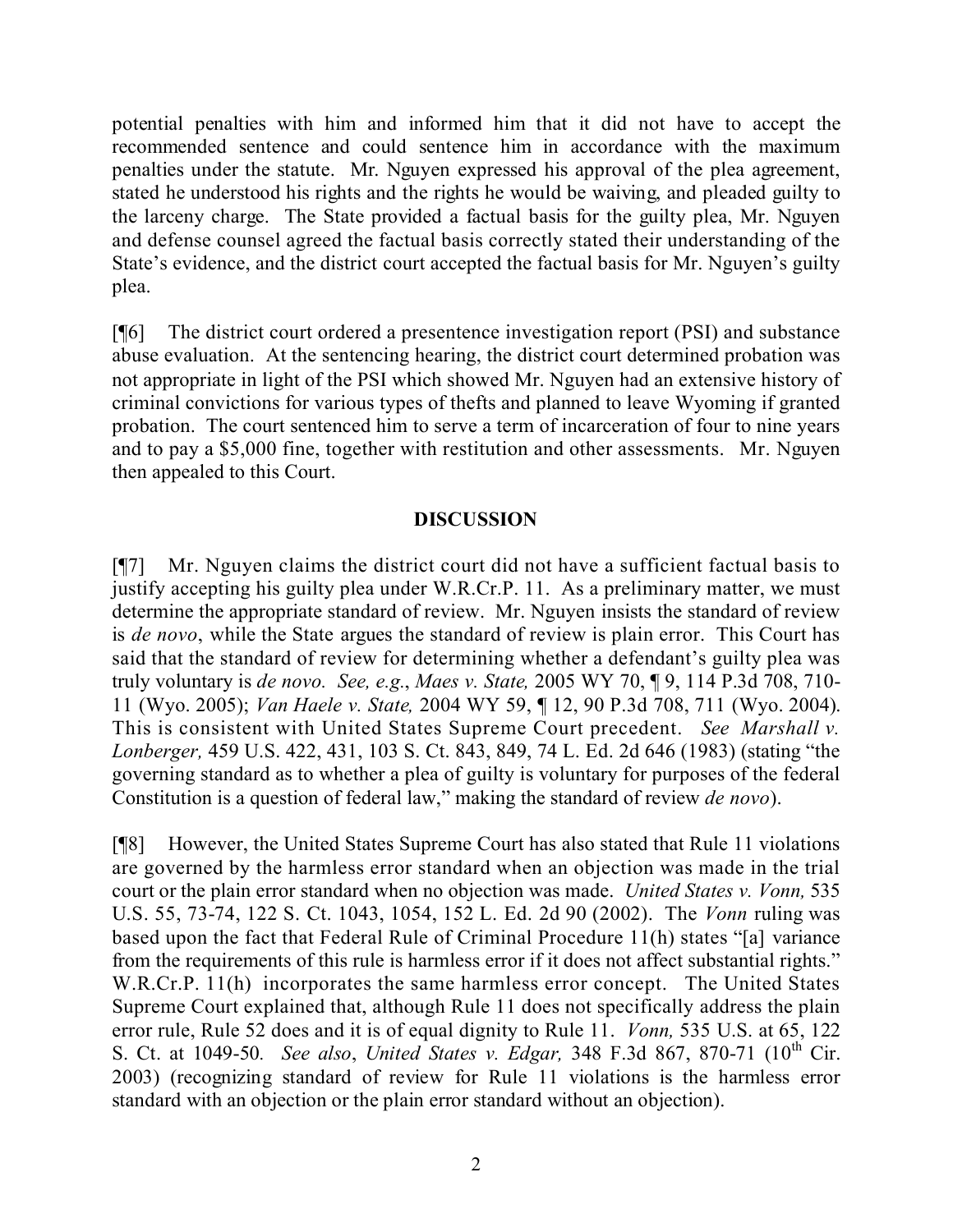[¶9] Several federal circuit courts have specifically stated that the plain error standard applies when a defendant challenges the factual basis for his guilty plea on appeal but did not move to withdraw his guilty plea or otherwise object in the court below. *See, e.g.*, United States v. Parra, 414 Fed. Appx. 167, 171 (10<sup>th</sup> Cir. 2011) (unpublished decision); *United States v. Taylor,* 627 F.3d 1012, 1017 (6 th Cir. 2010); *United States v. Orozco-*Osbaldo, 615 F.3d 955, 958 (8<sup>th</sup> Cir. 2010); *United States v. Smith,* 511 F.3d 77, 85 (1<sup>st</sup> Cir. 2007). In *Starrett v. State,* 2012 WY 133, 286 P.3d 1033 (Wyo. 2012), we concluded the determination of whether a defendant was properly advised under Wyo. Stat. Ann. § 7-11-507 (LexisNexis 2011) that he may lose the right to possess firearms as a result of his conviction was subject to *de novo* review because it involved the interpretation and application of a mandatory statute. We recognized, however, that a claimed violation of Rule 11 would be reviewed for plain error if there was no objection below. *Id.,* ¶ 8, 286 P.3d at 1036.

[¶10] Considering this authority, we conclude the plain error standard applies to Mr. Nguyen's claim because he did not move to withdraw his guilty plea or otherwise object to the sufficiency of the factual basis in the district court. "'Plain error exists when: 1) the record is clear about the incident alleged as error; 2) there was a transgression of a clear and unequivocal rule of law; and 3) the party claiming the error was denied a substantial right which materially prejudiced him.'" *Kidwell v. State,* 2012 WY 91, ¶ 10, 279 P.3d 540, 543 (Wyo. 2012), quoting *Talley v. State,* 2007 WY 37, ¶ 9, 153 P.3d 256, 260 (Wyo. 2007).

[¶11] W.R.Cr.P. 11(f) addresses the factual basis requirement and states:

**(f) Determining Accuracy of Plea.** Notwithstanding the acceptance of a plea of guilty, the court should not enter a judgment upon such plea without making such inquiry as shall satisfy it that there is a factual basis for the plea.

In *Maes*, ¶ 21, 114 P.3d at 714, this Court explained:

The intent of the procedural requirement of a factual basis is to prevent the individual charged with a crime from being misled into a waiver of substantial rights. *Sami v. State,* 2004 WY 23, ¶ 9, 85 P.3d 1014, ¶ 9 (Wyo.2004). A sufficient inquiry to obtain a factual basis includes a determination that the defendant understood his conduct, in light of the law, to be criminal. *Id.* However, the factual basis for accepting a plea may be inferred from circumstances surrounding the crime and need not be established only from the defendant's statements. *Id.* W.R.Cr.P. 11 does not require proof beyond a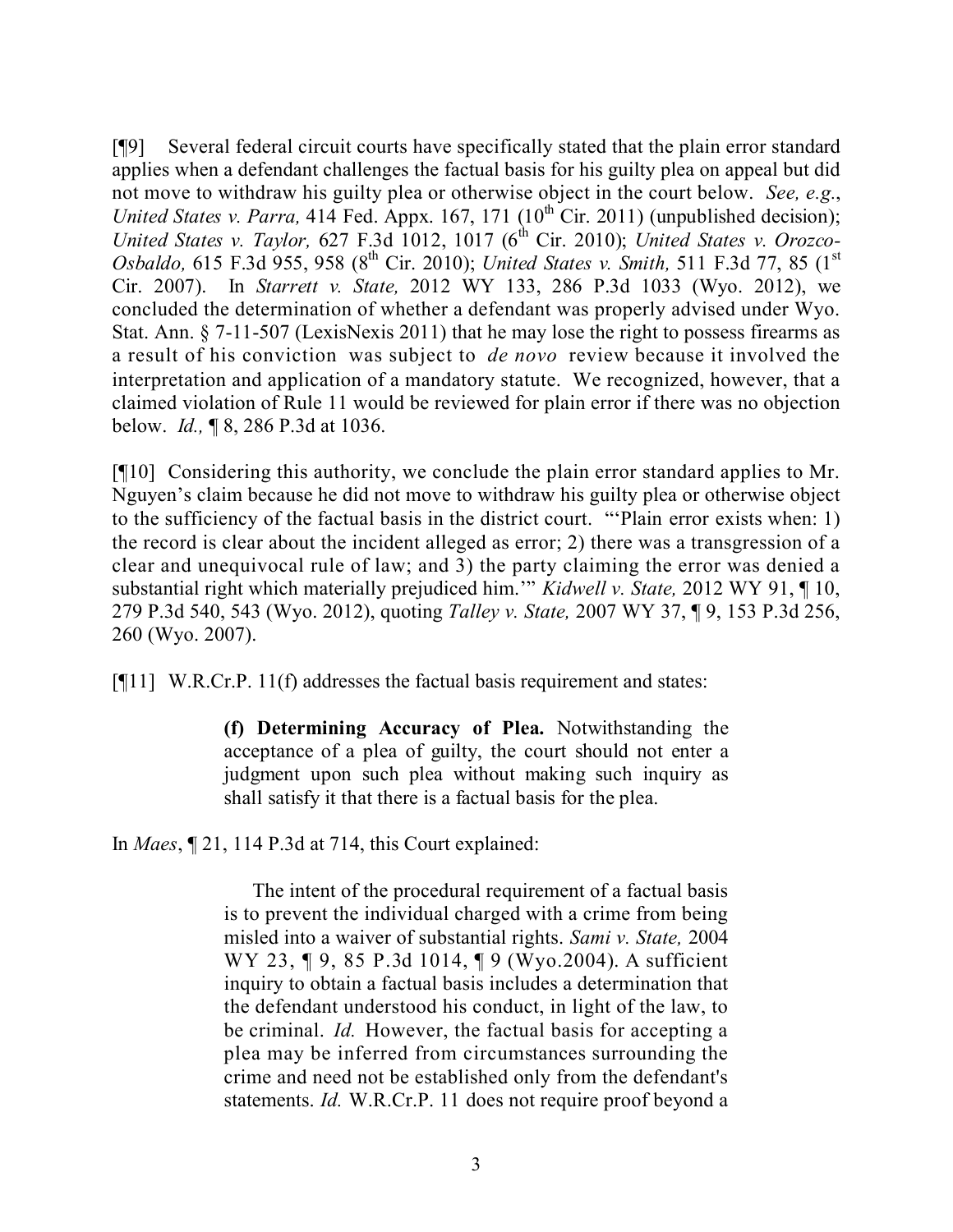reasonable doubt that a defendant who pleads guilty is actually guilty nor does it require complete descriptions of the elements. *Id.*

*See also*, *Hirsch v. State,* 2006 WY 66, ¶ 9, 135 P.3d 586, 590 (Wyo. 2006); *Sami v. State,* 2004 WY 23, ¶¶ 9-10, 85 P.3d 1014, 1017-18 (Wyo. 2004). The purposes of the factual basis inquiry include:

> "it should protect a defendant who is in the position of pleading voluntarily with an understanding of the nature of the charge but without realizing that his conduct does not actually fall within the charge.... In addition, the inquiry into the factual basis of the plea provides the court with a better assessment of defendant's competency and willingness to plead guilty and his understanding of the charges, increases the visibility of charge reduction practices, provides a more adequate record and thus minimizes the likelihood of the plea being successfully challenged later, and aids correctional agencies in the performance of their functions."

*Van Haele*, ¶ 13, 90 P.3d at 712, quoting Wayne R. LaFave & Jerold H. Israel, *Criminal Procedure* 938 (2d ed. 1992).

[¶12] The first element of the plain error analysis is satisfied in this case because the charged offense and the factual basis clearly appear in the record. Mr. Nguyen was charged and convicted of larceny under § 6-3-402(a): "A person who steals, takes and carries, leads or drives away property of another with intent to deprive the owner or lawful possessor is guilty of larceny." The State provided the following factual basis for the guilty plea:

> If this matter went to trial, the State would show through evidence and testimony that on or between the  $4^{\text{th}}$  day of March and the  $5<sup>th</sup>$  day of March of 2010, here in Albany County, the Defendant, Kiet Hoang Nguyen, did commit the offense of larceny, and that he did steal property of another, and the value of that property was over \$1,000.

> What had happened is Mr. Nguyen opened a bank account at First Interstate Bank here in Laramie on the 4<sup>th</sup> day of March of 2010. He then immediately deposited checks, I believe, totaling \$4,400. All of those checks were written by other people. It was initially thought they were forged. We're kind of on the fence on that.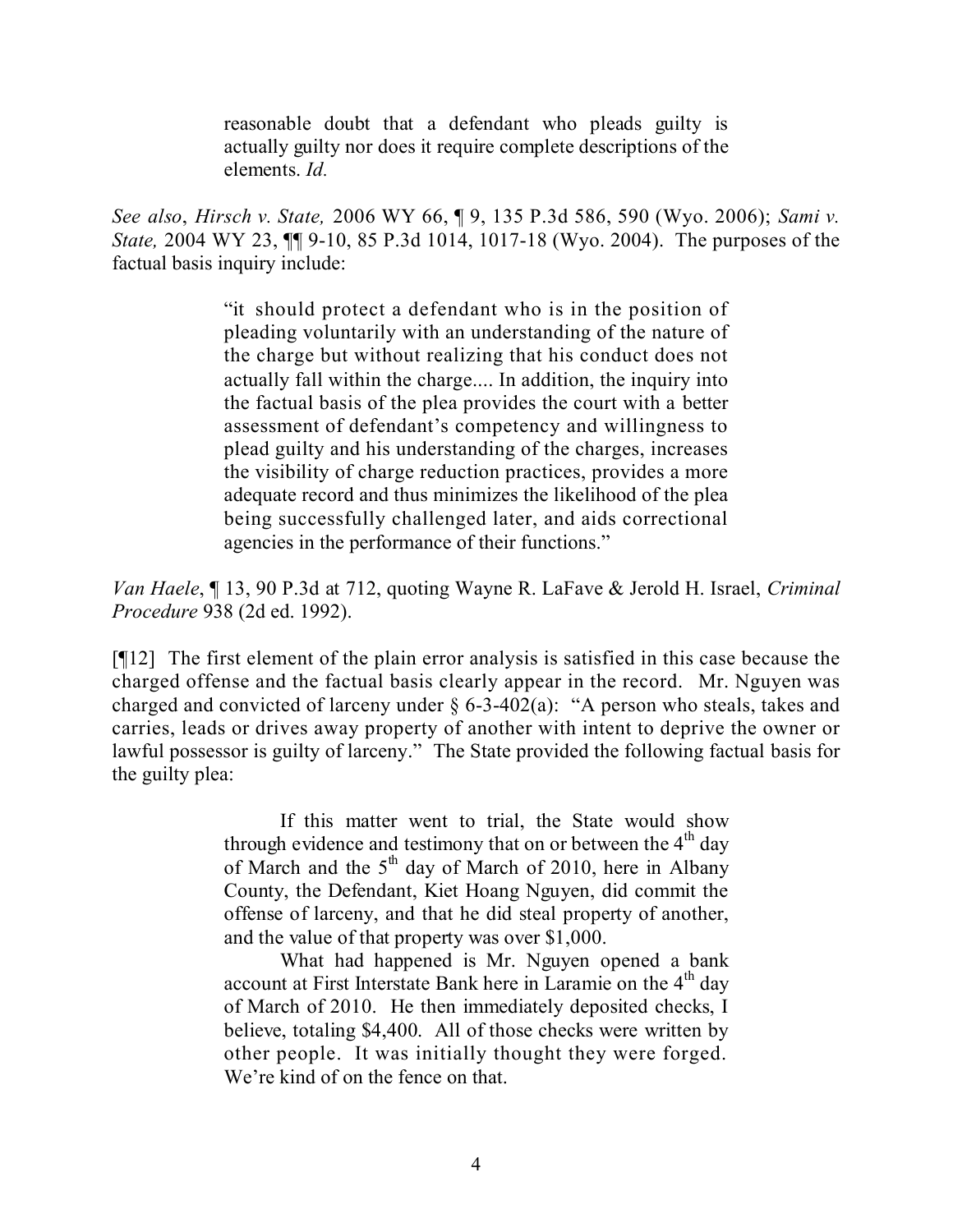But he did deposit all of these checks. And then somewhere between the  $4<sup>th</sup>$  and the  $5<sup>th</sup>$  immediately withdrew \$1,800 cash and then left the jurisdiction and has had no further contact with First Interstate Bank. All the checks did come back for lack [of] []sufficient funds and so none have been paid on. And Mr. Nguyen basically took \$1,800 from First Interstate Bank.

Mr. Nguyen and defense counsel agreed the State would be able to present that evidence at trial, and the district court accepted the factual basis for Mr. Nguyen's guilty plea.

[¶13] The second element of the plain error analysis requires demonstration of a transgression of a clear and unequivocal rule of law. In this case, we must determine whether a sufficient factual basis was presented to support the guilty plea. In making that determination, the elements of the charged offense are compared to the facts admitted by the defendant and inferences arising from those facts. *See United States v. Garcia-Paulin,* 627 F.3d 127, 131 (5<sup>th</sup> Cir. 2010); *Hirsh*, **[1]** 10-13, 135 P.3d at 590-92.

[¶14] Mr. Nguyen contends the factual basis was inadequate as a matter of law because it did not establish the "taking" element of the crime of larceny. "'Taking' and 'carrying' ('caption' and 'asportation' at common law) must both be proven under our larceny statute." *Powell v. State,* 2012 WY 106, ¶ 7, 282 P.3d 163, 165 (Wyo. 2012), citing *Jones v. State,* 2011 WY 114, ¶ 11, 256 P.3d 527, 532 (Wyo. 2011). *See also*, *Mendicoa v. State,* 771 P.2d 1240 (Wyo. 1989). To commit the crime of larceny, "the taking must be 'trespassory,' meaning it must be without the owner's consent," and the thief must obtain neither title nor the right of possession of the property. *Powell,* ¶¶ 7, 10, 282 P.3d at 165-66.

[¶15] In *Jones,* ¶ 15, 256 P.3d at 533, we held the district court's failure to include the "taking" and "carrying" elements in the jury instructions violated a clear and unequivocal rule of law. Consistent with the *Jones* ruling, in *Powell,* we reversed the defendant's larceny conviction because the State failed to produce any evidence to establish a trespassory taking. In that case, Powell worked as a bookkeeper for a company and wrote unauthorized checks to herself and others and the owners signed them. We said that "[p]ossession of and title to both the check and the money represented by the check passed with the consent of the owners, even though, accepting the State's evidence as true, [Powell] deceived them as to the validity of the check's purpose." *Id.,* ¶ 12, 282 P.3d at 166. Although Powell's conduct may have been criminal under other statutes, such as obtaining property by false pretenses as defined in Wyo. Stat. Ann. § 6-3-407(a)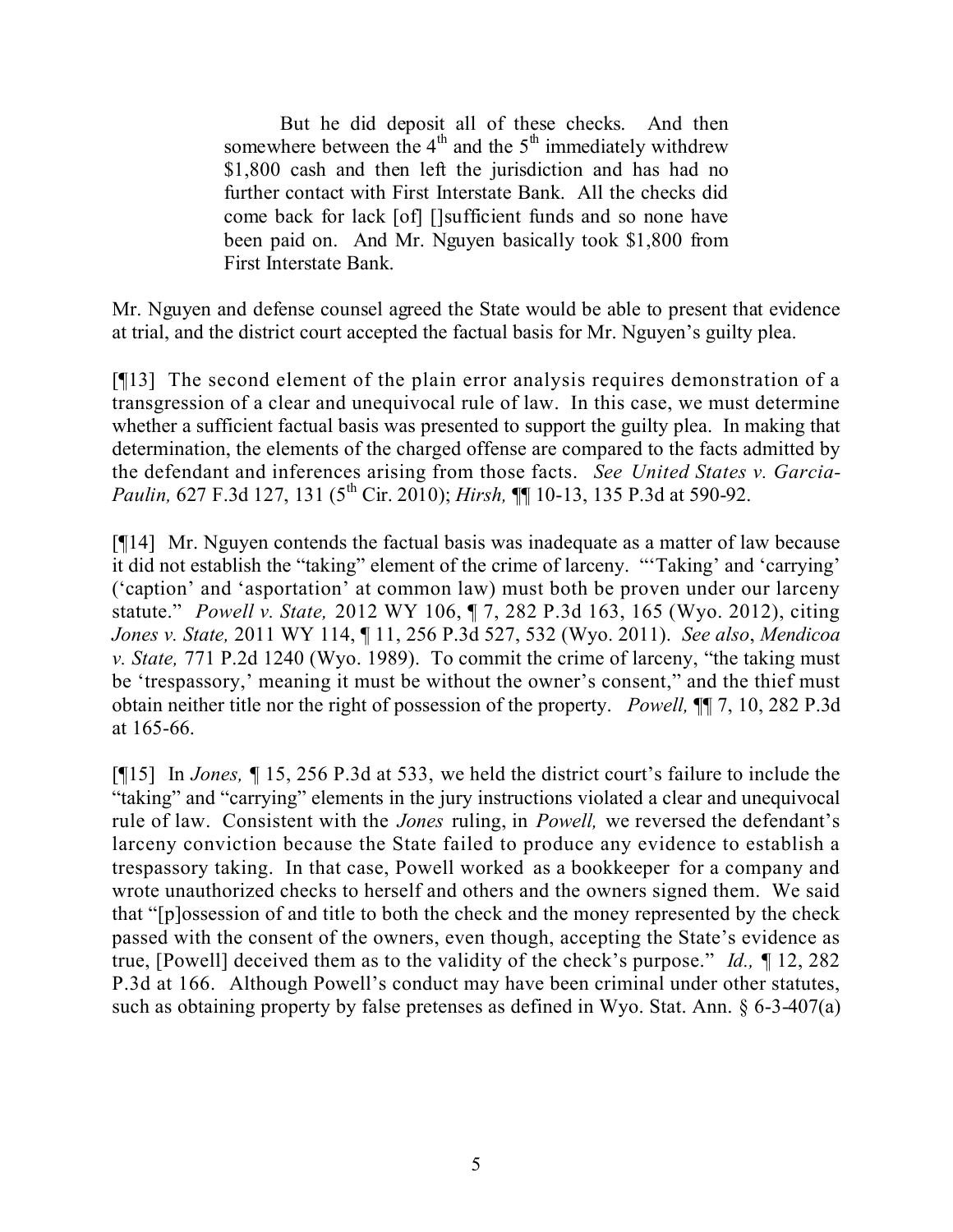(LexisNexis 2011),<sup>1</sup> the evidence did not support a trepassory taking and the larceny conviction had to be reversed. *Id.,* ¶¶ 12-14, 282 P.3d at 166-67.

[¶16] This case presents a factual situation similar to Powell's. Mr. Nguyen opened an account and deposited checks which were not valid and then immediately withdrew money and absconded from the area. Although he took money which rightfully belonged to the bank, he did so with its permission. Even though the bank's consent and release of the money to Mr. Nguyen might have been based upon a false representation, i.e., the checks were valid when he knew they were not, no trespassory nonconsensual taking occurred.

[¶17] The State does not attempt to show, on appeal, that the taking element of larceny was established by the factual basis provided in this case. Instead, it argues that the factual basis was sufficient because Mr. Nguyen entered a voluntary plea and the facts establish that he committed some crime (possibly obtaining property by false pretenses or fraud by check<sup>2</sup>) even though the elements of the larceny statute were not satisfied. The State's argument is unconvincing. If we were to accept its position, the factual basis requirement would be essentially irrelevant. So long as the defendant admitted he had done something criminal, a conviction for any crime could stand. Moreover, it would make the elements of the charged crime immaterial, which is clearly inconsistent with the test for determining whether a sufficient factual basis exists under Rule 11, i.e., a comparison of the facts admitted with the elements of the crime. *See, e.g*., *Garcia-Paulin,* 627 F.3d at 131; *Hirsh,* ¶¶ 10-13, 135 P.3d at 590-92. We conclude the district court violated a clear and unequivocal rule of law when it accepted Mr. Nguyen's guilty plea without having a sufficient factual basis to establish he committed the charged crime of larceny.

[¶18] The third prong of the plain error analysis requires a showing of material prejudice. In *United States v. Dominguez Benitez,* 542 U.S. 74, 83, 124 S. Ct. 2333, 159 L. Ed. 2d 157 (2004), the United States Supreme Court imposed a heightened prejudice requirement for Rule 11 violations when it held that "a defendant who seeks reversal of his conviction after a guilty plea on the ground that the district court committed plain error under Rule 11 must show a reasonable probability that, but for the error, he would not have entered the plea." The Tenth Circuit Court of Appeals stated in *United States v. Landeros-Lopez*, 615 F.3d 1260, 1264, n.3 (10<sup>th</sup> Cir. 2010), the *Dominguez Benitez* rule is limited to evaluating the effect of an omitted Rule 11 warning on the defendant's decision to enter a guilty plea. The court explained:

 $\overline{a}$ <sup>1</sup> Section 6-3-407 criminalizes "knowingly obtain[ing] property from another person by false pretenses with intent to defraud the person."

<sup>&</sup>lt;sup>2</sup> Wyo. Stat. Ann. § 6-3-702(a) (LexisNexis 2011) defines the crime of fraud by check: "Any person who knowingly issues a check which is not paid because the drawer has insufficient funds or credit with the drawee has issued a fraudulent check and commits fraud by check."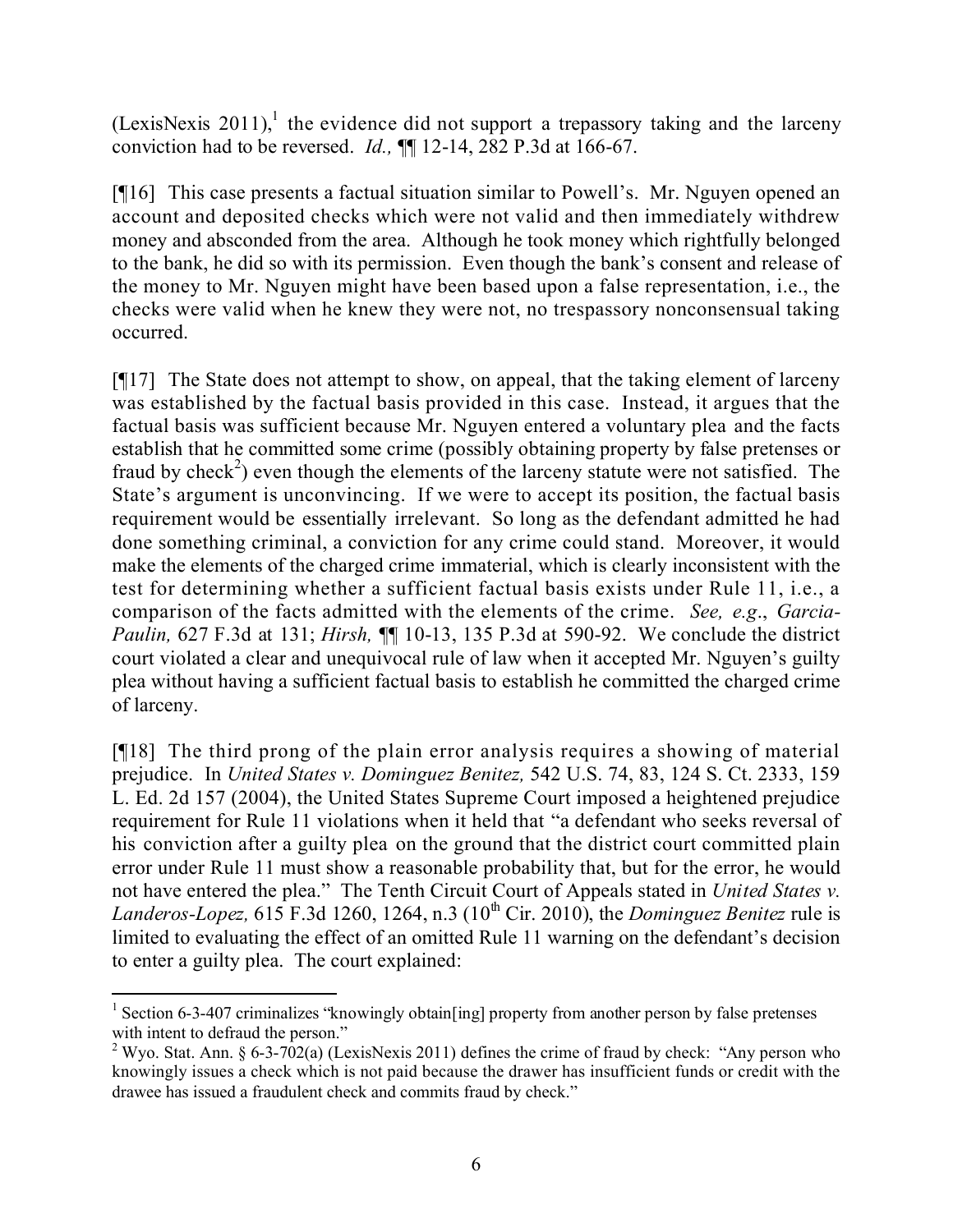Rule  $11(b)(3)$  [analogous to W.R.Cr.P.  $11(f)$ ] errors are distinct from the type of error addressed in *Dominguez Benitez:* A district court must reject a defendant's plea if it lacks a factual basis, even if the plea is knowingly and voluntarily made. Thus, whether Landeros would have ple[]d guilty in spite of any Rule 11(b)(3) error is irrelevant; the issue is whether the district court's alleged error in *accepting*  the plea had a substantial effect on his rights. Accordingly, the *Dominiguez Benitez* rule does not apply.

(emphasis in original and citations omitted). Following the Tenth Circuit's lead, we will not apply the heightened prejudice requirement to allegations of insufficient factual basis.

[¶19] In *Landeros-Lopez,* 615 F.3d at 1263-64, the Tenth Circuit also ruled that in determining whether the factual basis was sufficient to justify the district court's acceptance of the guilty plea, the reviewing court may consider only the information in the record at the time the plea was accepted. However, in deciding whether an error in accepting a guilty plea without a sufficient factual basis affected the defendant's substantial rights, the entire record may be considered. *Id.* The Tenth Circuit indicated the district court erred by accepting the factual basis, but ruled the defendant was not prejudiced because the entire record, particularly the presentence investigation report, provided a sufficient factual basis to support his guilty plea. *Id.* In this case, by contrast, the taking element of larceny is not satisfied by a review of the entire record, including the PSI.

[¶20] One of the purposes of the factual basis requirement is to protect a defendant who offers to plead guilty with an understanding of the charge but without realizing his conduct does not meet the definition of the crime charged. *Van Haele,* ¶ 13, 90 P.3d at 712. That purpose was not met in this case, and Mr. Nguyen suffered material prejudice when the district court entered judgment based on his plea of guilty to a crime he did not commit. *See generally*, *United States v. Angeles-Mascote,* 206 F.3d 529, 531-32 (5 th Cir. 2000) (finding material prejudice in the acceptance of a guilty plea when the factual basis did not meet the definition of the charged offense even though it would have satisfied the elements of an uncharged offense).

[¶21] The State also argues that Mr. Nguyen waived his right to complain about the sufficiency of the charging documents or the evidence by pleading guilty and entering into the plea agreement. It is well settled that "an unconditional guilty plea waives any appellate review of non-jurisdictional claims." *Kruger v. State,* 2012 WY 2, ¶ 45, 268 P.3d 248, 257 (Wyo. 2012). However, the waiver rule presupposes a proper and, therefore, enforceable guilty plea was entered. *See Vonn,* 535 U.S. at 59, 122 S. Ct. 1046; *United States v. Frook,* 616 F.3d 773, 775 (8 th Cir. 2010). In *Garcia-Paulin,* 627